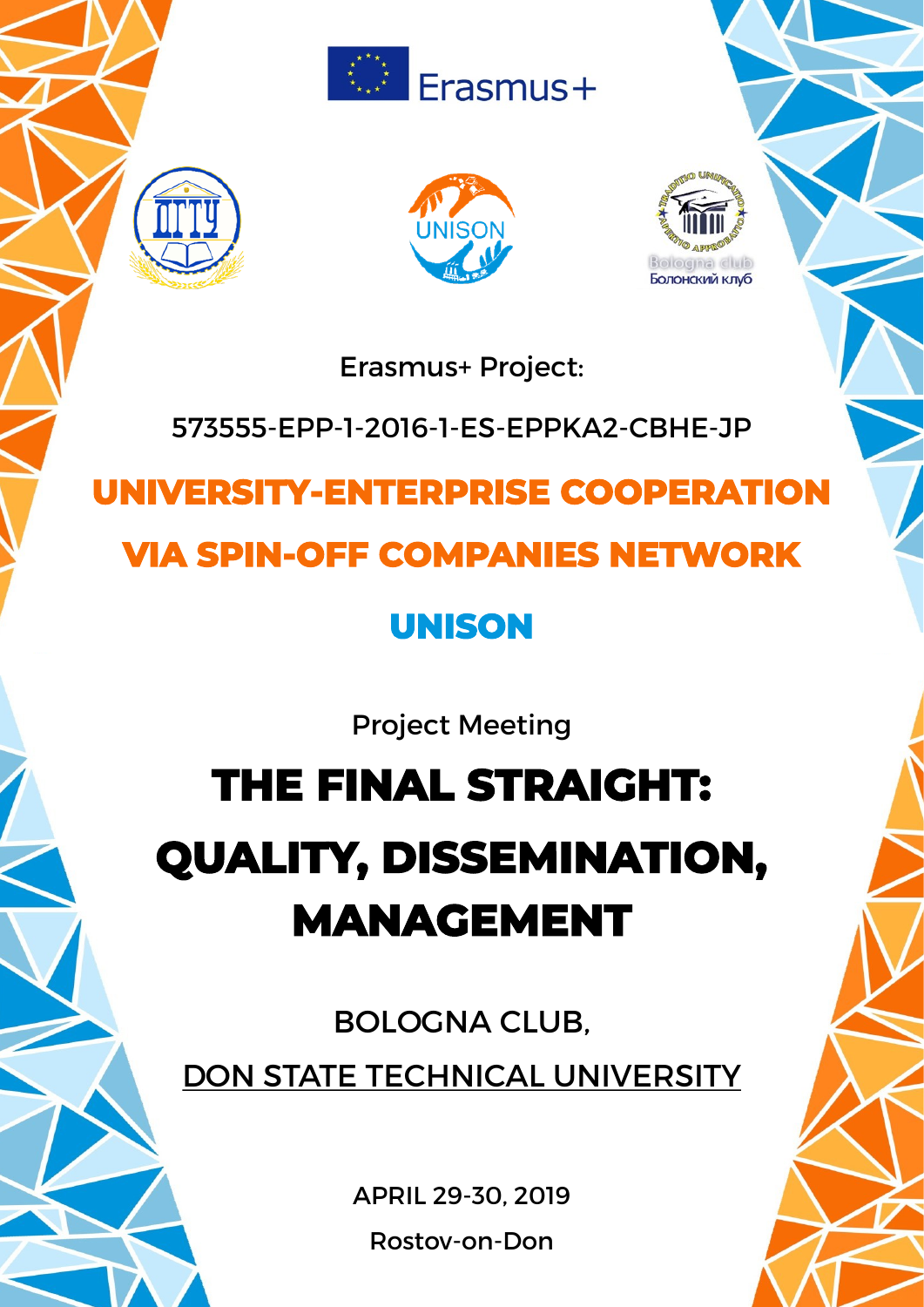# **THE DON STATE TECHNICAL UNIVERSITY**



### Dear Colleagues,

I'd like to welcome you to the Don State Technical University, one of the country's biggest and fast developing academic institutions.

We implement the lifelong learning strategy that enables students of various ages and professional backgrounds to find educational programme that will cover their needs. We are a research-intensive university and one of the country's leading



academic institutions in many fields of study. Our successes are acknowledged both on the Russian and international levels.

Many levels of study are covered at the Don State Technical University including undergraduate and postgraduate degrees. Our courses help the students to develop critical thinking and independent learning skills that are essential for future leaders and decision makers. Our lecturers are leaders in their fields and offer you the chance to learn about world-changing research as it happens. We are a forward-thinking institutionoffering innovative programmes that enable our graduates to succeed in the rapidly changing global economy; we successfully create opportunities for international exchange with foreign institutions for both students and academic staff.

As well as offering a world-class education the university has a range of other services and facilities such as well-equipped scientific and technical laboratories, a swimming pool and athletic arena, the gyms, conference facilities, library services, career advice services and even the facilities for filming.

At the moment there are over 46 000 students doing their Bachelor's, Master's, PhD and MBA educational programmes at our university. Every year more than 1000 students from 58 countries of the world come to DSTU to get their start to a successful future as professionals.

Besarion Ch. Meskhi

Rector

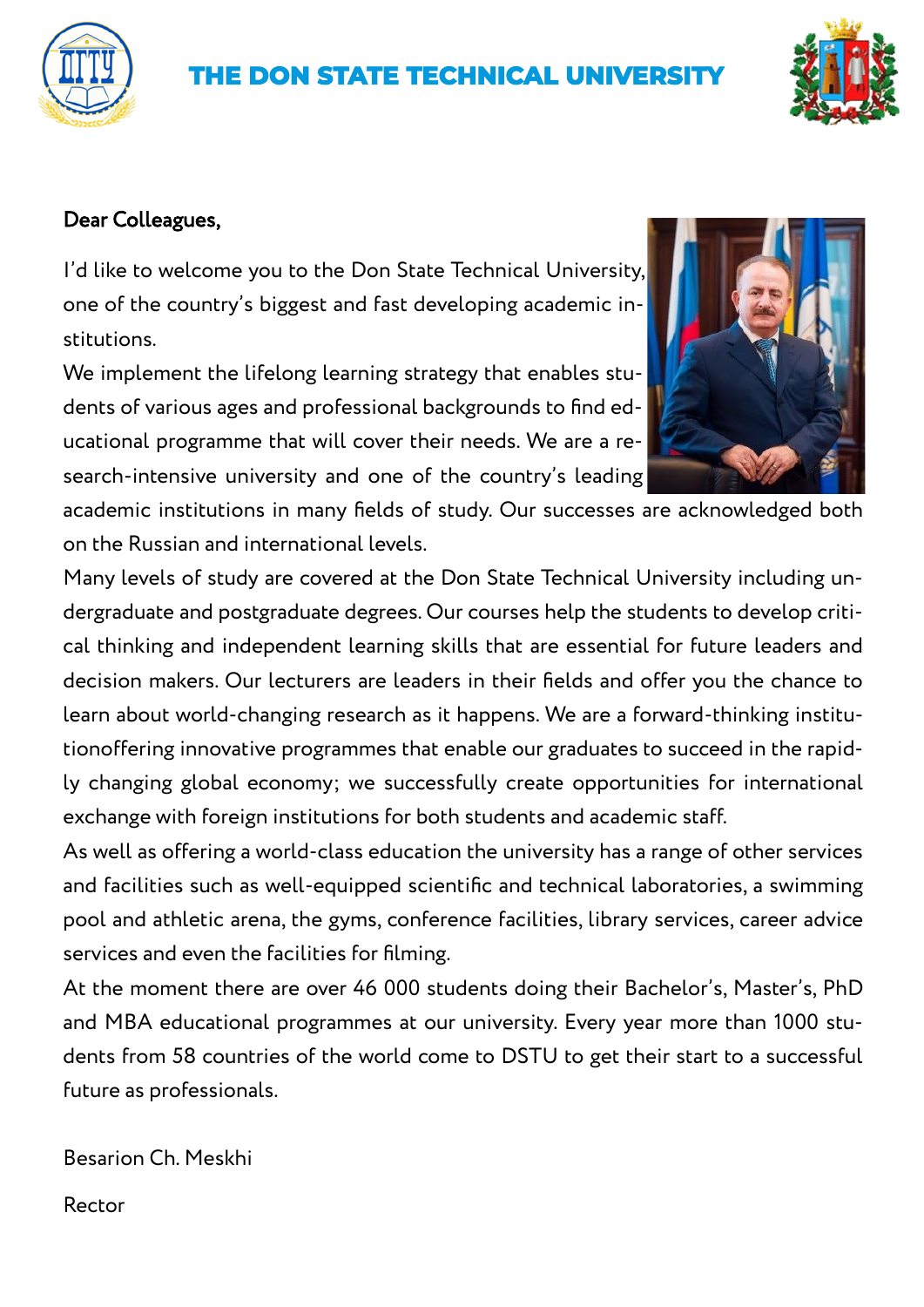## **AGENDA**

### **Sunday 28th April 2019**

Participants' arrival in Rostov-on-Don and accommodation

| <b>Monday 29th April 2019</b>                       |                                                                                                                                                                                                                            |                                          |  |
|-----------------------------------------------------|----------------------------------------------------------------------------------------------------------------------------------------------------------------------------------------------------------------------------|------------------------------------------|--|
| Venue: DSTU, Gagarin sq. 1, Main Building, room 165 |                                                                                                                                                                                                                            |                                          |  |
| 9.30-10.00                                          | Registration                                                                                                                                                                                                               |                                          |  |
| <b>Opening ceremony</b>                             |                                                                                                                                                                                                                            |                                          |  |
| $10:00 - 10:15$                                     | Welcome speeches<br>Svetlana Shvedova, Bologna Club President<br>DSTU Vice Rector for International Affairs<br>Enrique Lopez Jose Veloso, Head of IRO<br>University of Santiago de Compostela<br><b>UNISON</b> coordinator |                                          |  |
| 10:15-10:50                                         | <b>NEO Monitoring meeting results</b>                                                                                                                                                                                      | <b>PSU</b>                               |  |
| 10:50-11:30                                         | <b>Quality External Evaluation</b>                                                                                                                                                                                         | <b>IPC</b>                               |  |
| $11:30-12:00$                                       | Coffee break                                                                                                                                                                                                               |                                          |  |
| 12:00-12:45                                         | <b>Annual Quality Assurance Report</b>                                                                                                                                                                                     | <b>MIGAIIK</b>                           |  |
| 12:45-13:30                                         | <b>Round Table</b><br>purchase of equipment:<br>current situation in each institution                                                                                                                                      | PSU, MIGAIIK, NVSU,<br>SPbSUE, LDU, YAAS |  |
| 13:30-14:30                                         | Lunch at DSTU (at partners' own expenses)                                                                                                                                                                                  |                                          |  |
| 14:30-16:00                                         | <b>Transfer and Visiting</b><br>the Cultural and Exhibition Center of DSTU "Don Cossack Guard"                                                                                                                             |                                          |  |
| 16:00-20:00                                         | Free time                                                                                                                                                                                                                  |                                          |  |
| 20:00                                               | Social Dinner at Pirogi Kuchkova,<br>Bol'shaya Sadovaya Street, 160/67 (at partners' own expenses)                                                                                                                         |                                          |  |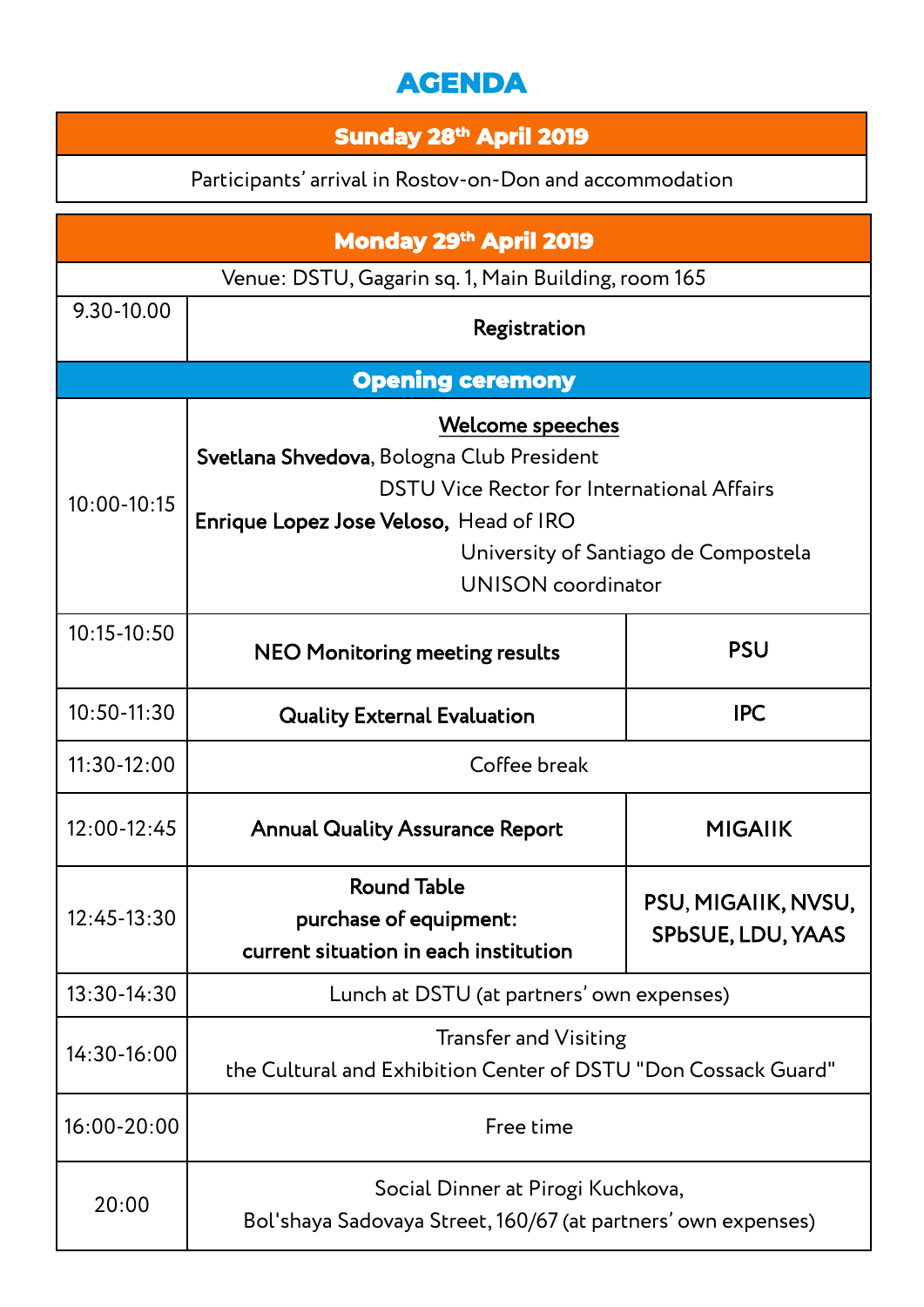| <b>Tuesday 30th April 2019</b>                      |                                                                                                               |                                                                                   |  |
|-----------------------------------------------------|---------------------------------------------------------------------------------------------------------------|-----------------------------------------------------------------------------------|--|
| Venue: DSTU, Gagarin sq. 1, Main Building, room 165 |                                                                                                               |                                                                                   |  |
| $10:00 - 10:15$                                     | Registration                                                                                                  |                                                                                   |  |
| $10:15 - 11:45$                                     | <b>Status of Dissemination Strategy</b>                                                                       | BC, USC                                                                           |  |
| 11:45-12:00                                         | Coffee Break                                                                                                  |                                                                                   |  |
| 12:00-12:20                                         | <b>Projects Dissemination Activities</b><br>Website: updates and translation<br>into project's main languages | <b>BC</b><br><b>HiTech Zone</b>                                                   |  |
| 12:20-13:00                                         | DSTU guided tour                                                                                              |                                                                                   |  |
| 13:00-14:00                                         | Lunch at DSTU (at partners' own expenses)                                                                     |                                                                                   |  |
| 14:00-16:30                                         | <b>Annual Dissemination Report</b>                                                                            | HiTech Zone, LDU,<br>YAAS, PSU, MIGAIIK,<br>SPbSUE;<br>NVU & TeSaU (via<br>Skype) |  |
| 16:30-18:00                                         | Establishment of new spin-off companies.<br>Deliverables and questionnaires.                                  | <b>PSU</b>                                                                        |  |
|                                                     | <b>Network Agreements discussion</b>                                                                          | <b>USC</b>                                                                        |  |
|                                                     | Organization of final meeting:<br>dates, contents, etc.                                                       | <b>USC</b>                                                                        |  |
| 18:00-19:00                                         | Stroll downtown - Rostov-on-Don guided tour (optional)                                                        |                                                                                   |  |

### **Wednesday 1st May 2019**

The participants departure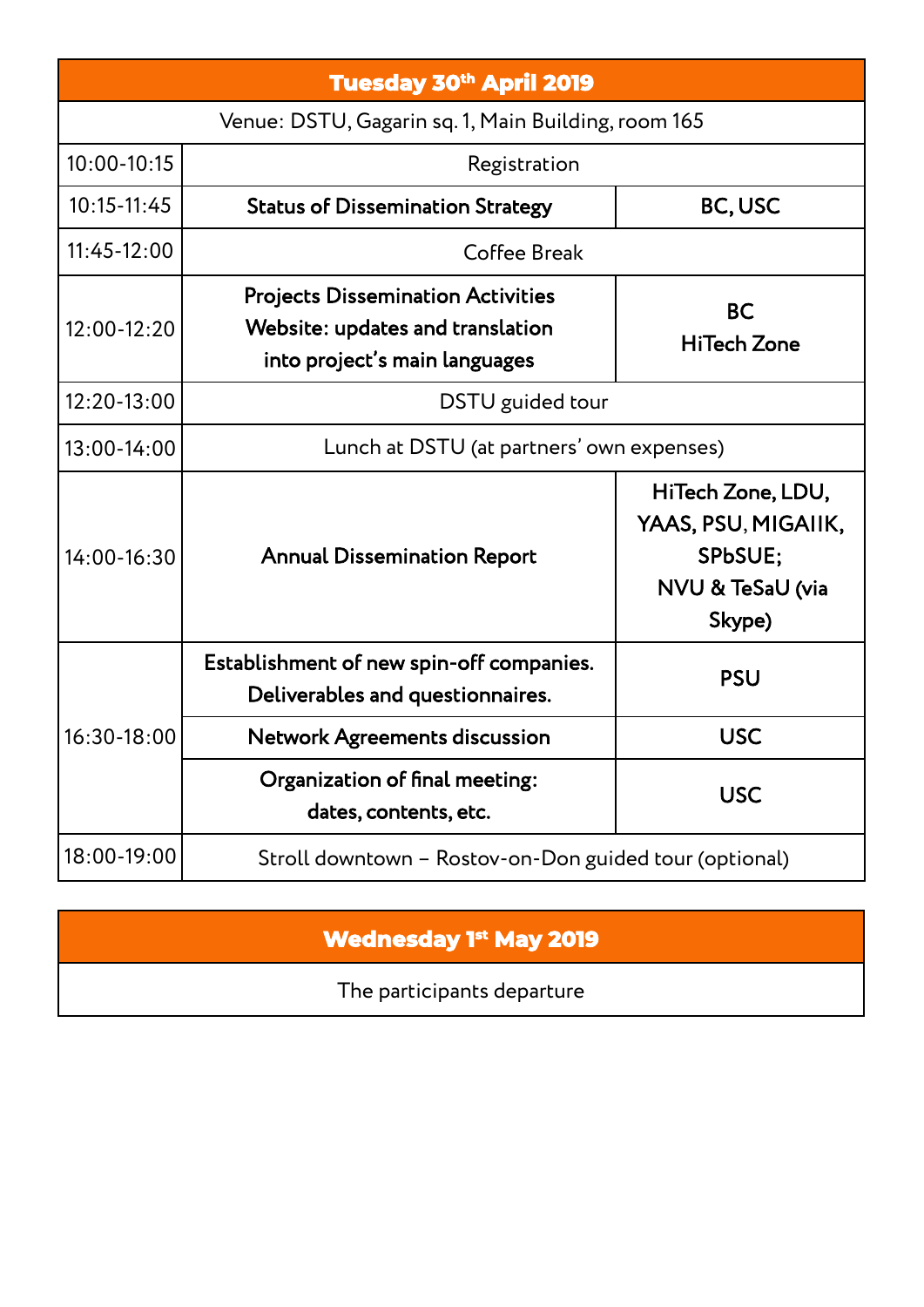### **USEFUL INFORMATION**

Rostov-on-Don is a great place to study, live and work. It is one of the most lively and dynamic cities in the south of Russia. From bustling shops and a lovely river area to outstanding natural beauty, the city and region have lots to offer.

Located in the Southern Federal District of the Russian Federation on the banks of the river Don Rostov is a friendly and diverse city with people of over 170 nationalities living there.

Rostov-on-Don is well-connected with its international airport and a mainline train station. It is the major southern port and an important transport hub.

The city's favorable geographical position at trading crossroads promotes fast economic development. It has been ranked among the top10 most investment-attractive Russian cities.

Outside Rostov-on-Don you will find areas of natural beauty and stunning national culture heritage.

The region enjoys Russia's mildest climate.

You can find more information about Rostov-on-Don [www.http://russiatrek.org/rostov](http://www.http:/russiatrek.org/rostov-on-don-city)-on-don-city

[https://en.wikipedia.org/wiki/Rostov](https://en.wikipedia.org/wiki/Rostov-on-Don)-on-Don

[http://tourism.rostov](http://tourism.rostov-gorod.ru/en/)-gorod.ru/en/



#### **Emergency contacts**

Fire brigade and rescue  $-01$ <sup>\*</sup> Police —02\* Emergency  $-03$ <sup>\*</sup> 24 hours emergency service (to call from mobile phone) — 112 In case of any emergency, please inform DSTU representatives as soon as possible.

Airport — 8-800-1000-333, +7(863) 333-4-999 Railway station — +7(863) 259-50-09

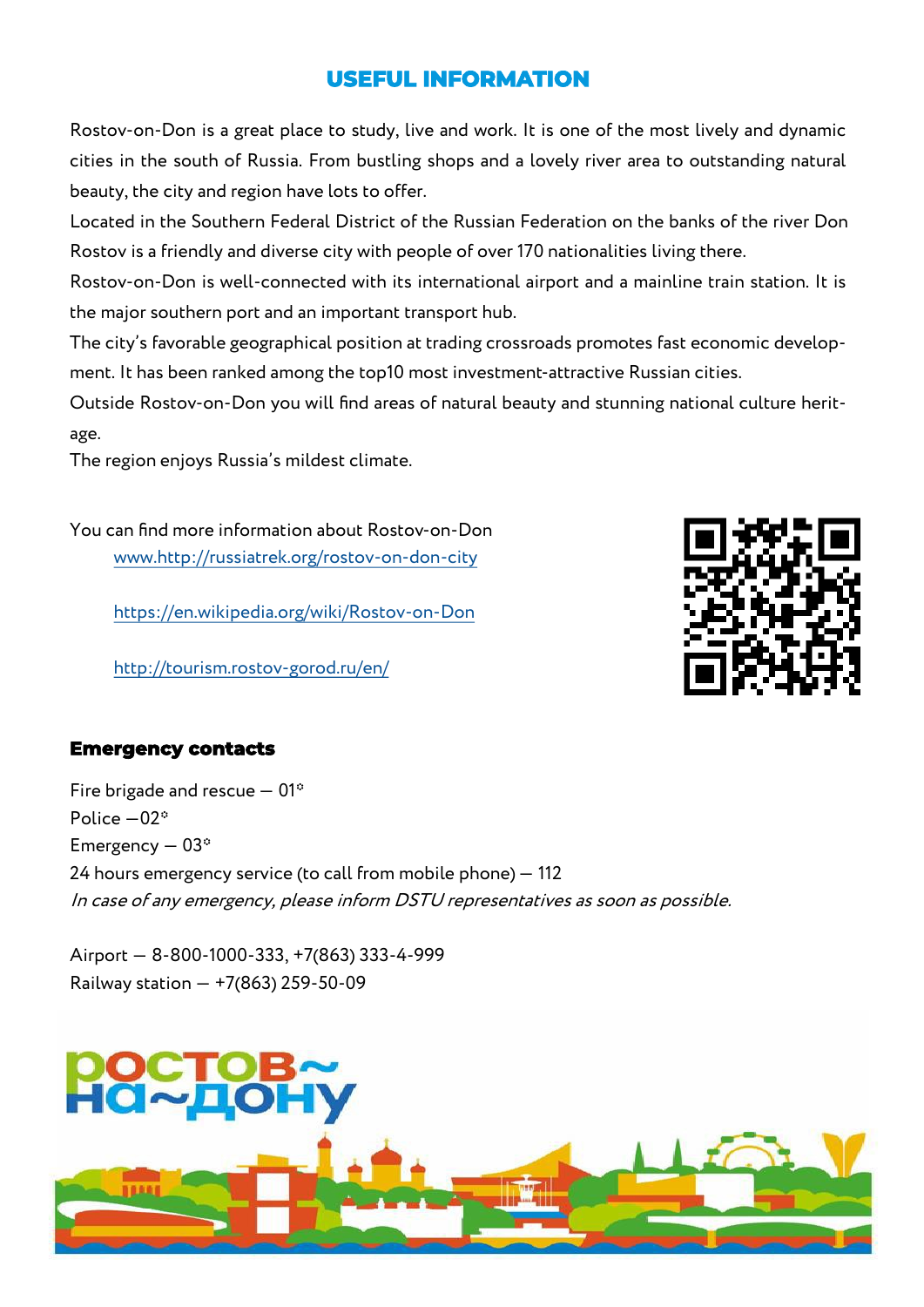### **Currency/payments**

Russian Rouble (RUB). The approximate exchange rate is 65RUB for 1 USD or 73 RUB for 1 EUR. The exchange rate varies almost daily so it's worth checking at any bank or on the in the internet for the up-to-date information. Currency exchange service is available at any bank. All the major shops, hotels and restaurants accept VISA, Master Card and Maestro cards.

#### **Transport**

Transfer from the international airport "PLATOV" is possible in the following ways (average distance from the airport to the city centre is 50km):

- by the licenced taxi service, desk is located in front of the "Arrivals" gate, where you can pay by a credit card or cash and get a cheque.
- by busline (shuttle) №700 (to the Main Railway station Privokzalnaya ploshchad), bus stop is located in front of the airport "Exit to city", ticket price is 100 RUB, interval – every 30 min.
- by Yandex.Taxi, Uber Russia or Gett (via apps). If you speak Russian you can order a taxi by phone by dialing +7(863) 222-7-222, +7(863) 2-206-206 (Yandex.Taxi, Uber Russia). It will cost you approximately 1000 RUB.

**Taxi:** you will find that the cost of travelling by taxi is quite low in Rostov-on-Don. The best way to order the taxi is by using the apps Yandex. Taxi, Uber Russia or Gett. If you speak Russian you can order a taxi by phone by dialling +7(863) 222-7-222, +7(863) 2-206-206(Yandex.Taxi, Uber Russia). Also you can always ask the university representative or the hotel reception to book a taxi for you.

**Buses, trams, city shuttles (marshrutka):** Should you wish to go around the city alone at your free time you can use the network of fairly well-developed public transport. The travel rate is 24 RUB. You pay directly to the driver as you enter the vehicle.

Renting a car is also a possibility, starting from 950 RUB per day + 2500 RUB minimum deposit. Here are a couple of options:

Dilizhans auto rental (website:<https://dilizhans161.ru/price/> and tel. with WhatsApp and Telegram +7(999) 696-22-27);

Qbcar auto rental (website:<http://qbcar.ru/> and tel. with WhatsApp +7(938) 107-37-37).

#### **Russian cuisine restaurants**

Atamanskaya Usad'ba - 8В, Levoberezhnayast., tel. +7(863) 270-30-19 Kazachiy Khutor - 95, Levoberezhnayast., tel. +7(863) 240 18 22 Kolkhoz - 45, Beregovayast., tel. +7(863) 270-33-53 Onegin Dacha - 45б, Chekhova av., tel. +7(863) 201 80 00 Pirogi Kuchkova - 160/67, B. Sadovayast., tel. +7(863) 263 56 05